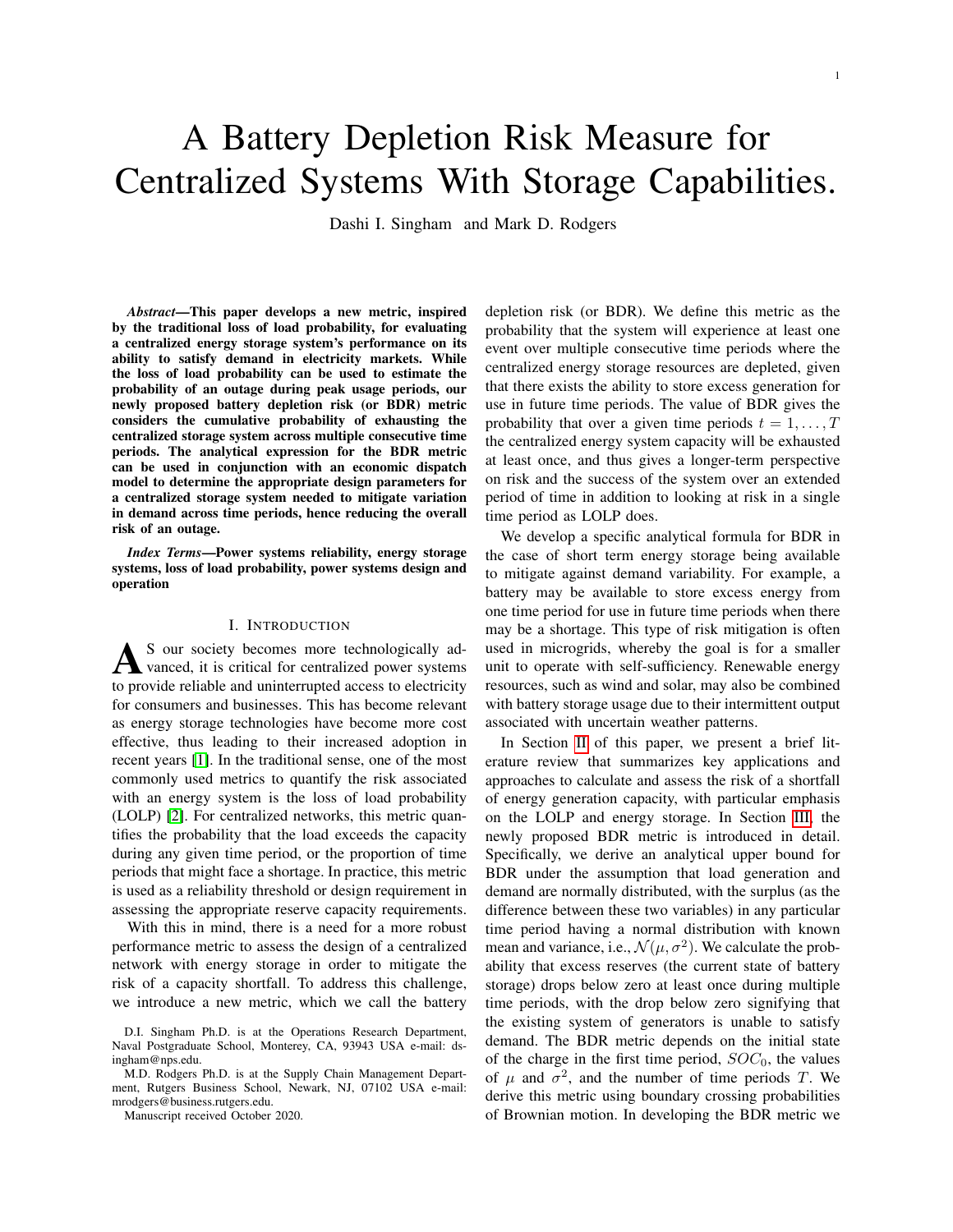will demonstrate the ability to quantify the effect of the initial storage levels on reducing the probability of exhausting the centralized storage system's capacity over multiple time periods. Section [IV](#page-3-0) evaluates this metric and illustrates its behavior via executing simulation trials of a day-ahead economic dispatch model and studying the resulting outputs. Key takeaways and conclusions are presented in Section [V.](#page-6-0)

## II. LITERATURE REVIEW

<span id="page-1-0"></span>As outlined in the exhaustive literature survey conducted by [\[3\]](#page-7-2), energy storage systems are usually evaluated by utilizing cost-based performance metrics. For instance, the levelized cost of storage (LCOS), proposed by [\[4\]](#page-7-3), is analogous to its predecessor, the levelized cost of electricity (LCOE), in that it is used to compare different storage technologies by computing an average price during discharging hours over the lifetime of the unit in order to break even. Other researchers have proposed variants of these metrics, such as in [\[5\]](#page-7-4) who apply traditional LCOE methods to lithium-ion and vanadium redox flow batteries in PV systems, or [\[6\]](#page-7-5) who compute an annualized life cycle cost of storage (LCCOS) to evaluate potential investment options.

While metrics of this class are critical to understanding the value proposition of integrating these technologies into the portfolio, there is a need for a new class of operational performance metrics to evaluate the effectiveness of integrating an energy storage system into a centralized power system network. In a traditional sense, probabilistic methods, such as LOLP or the expected energy not served (EENS), are often applied to study the performance of an electric power grid. Moreover, relying on deterministic methods alone may result in poorly designed energy systems that struggle to satisfy network demand upon experiencing inherent levels of uncertainty. Additionally, in systems with centralized energy systems, from a design and operational perspective, it is critical for the battery to operate efficiently, in order to mitigate against uncertainty and peak demand levels. Inspired by the LOLP metric, our newly proposed BDR metric aims to bridge this gap, thus enabling engineers and decision makers to incorporate these technologies into a network without sacrificing the ability to satisfy system load. In light of this fact, we highlight the related literature on derivations of LOLP under different settings, which inform our development of the BDR metric for centralized energy storage systems.

The research in [\[7\]](#page-7-6) is one of the earlier papers on methods for calculating LOLP, and develops a graphical capability for estimating the LOLP in terms of days of shortage per year based on adding new generating units to the model. In [\[8\]](#page-7-7), uncertainty is modeled in wind-battery systems using probability and simulation modeling to estimate the reliability of the system using LOLP, and the authors note that using Monte-Carlo simulations can take a very long time for the LOLP estimate to converge. Thus, it is important to have analytical approximations available to quickly estimate the risk associated with a system, which can help further calibrate large-scale computational experiments.

One common approach is to incorporate LOLP metrics into constraints of an optimization model. The model in [\[9\]](#page-7-8) incorporates a spinning reserve and develops a singleperiod hybrid deterministic/probabilistic approach which requires that an upper bound on the probability of the loss of load due to the random outage of one or two units is limited by some constraint. A second constraint is defined by the expected load not served. Bernoulli random variables are used to model the availability of the generators. The authors model the LOLP using binary variables for the outages which allows it to be used as a probability constraint. In [\[10\]](#page-7-9), the authors consider the probability of random outage events using Bernoulli variables. The resulting nonlinear formulation is then converted to a linear formulation. The authors of [\[11\]](#page-7-10) develop a method for calculating multi-order outages using an LOLP constraint, and describe how to linearize that constraint to approximate the LOLP at higher-level outages.

Uncertainty in demand or weather factors also play a major role in modeling system risk. The work in [\[12\]](#page-7-11) develops an analytical framework for calculating LOLP from expected load duration curves, and incorporates the effects of uncertain demand and price changes, while [\[13\]](#page-7-12) considers probabilistic simulations of weather which affects renewable energy supply, as well as stochastic availability of power plants. The focus is on evaluating LOLP using the residual load as the difference between the electricity load due to stochastic demand and those from renewable power. The authors then calculate aggregate LOLE (loss of load expectation) over a year, and do a thorough case study for Germany which seeks to reduce its nuclear and coal usage.

There are also multiple papers that justify the use of normally distributed random variables in modeling power generation and electricity demand. One attempt to explicitly model LOLP using probability is [\[14\]](#page-7-13), who develop an analytical method using the surplus of generation as the difference between peak resource availability and peak load. The analytical approach to calculating LOLP in [\[14\]](#page-7-13) treats the surplus energy value at peak times,  $S_t$ , like a random variable, which could be normally distributed as the number of generator units increases by the Central Limit Theorem. [\[15\]](#page-7-14) use a normal distribution to model the growth in load in a given year and the output power associated with charging electric vehicles, while using a Weibull distribution to model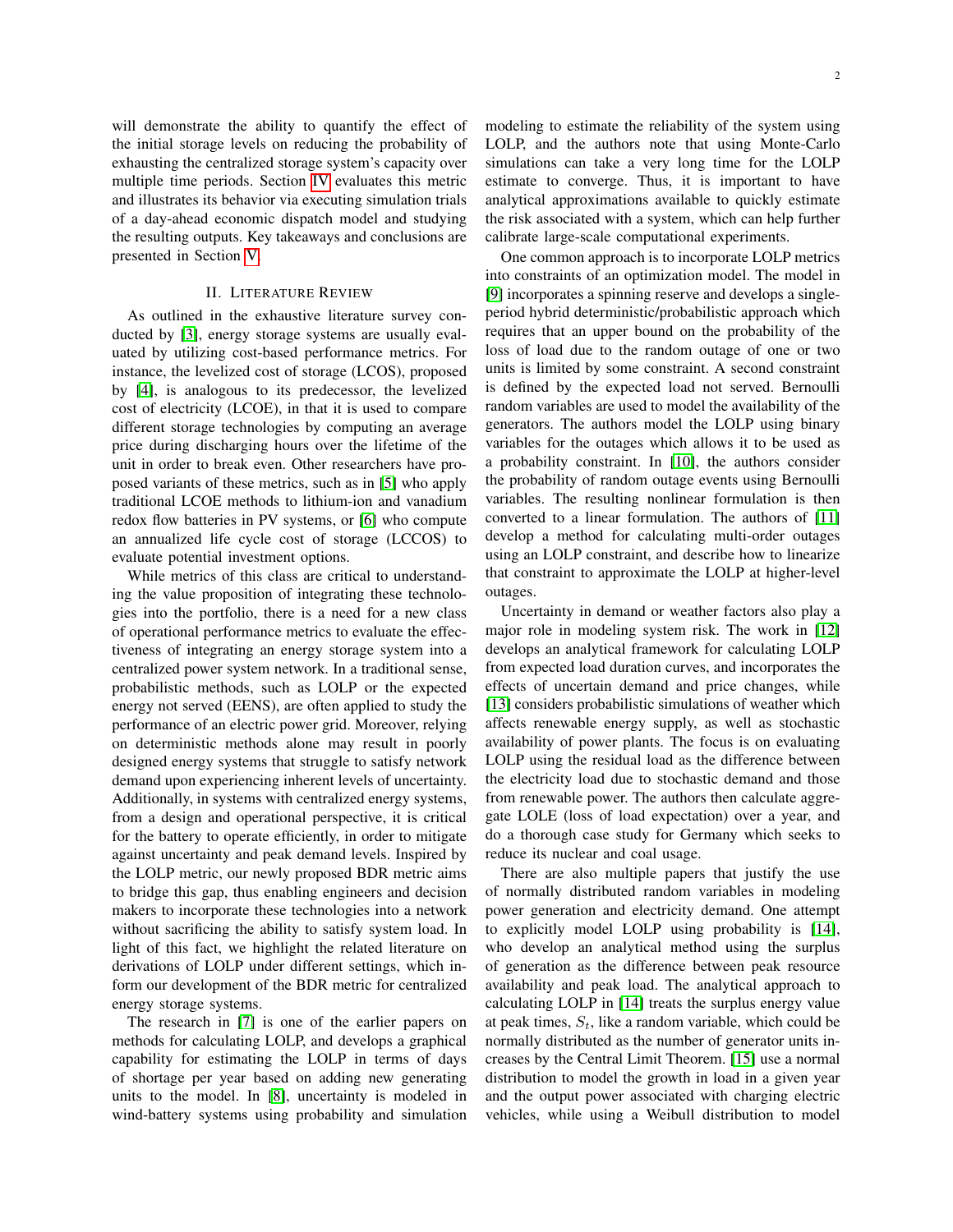wind speed and illumination intensity for solar sources. In [\[16\]](#page-7-15), the authors argue that aggregate system power from multiple nodes in a network can be modeled as a normal distribution using the Central Limit Theorem. They then argue that if the demand distribution is known, the LOLP can be calculated explicitly using probability and translated to a deterministic model. Finally, [\[17\]](#page-7-16) study the sensitivity of LOLP values to demand in different areas, and use a mixture of normal distributions to model demand from different regions.

#### III. BATTERY DEPLETION RISK

<span id="page-2-0"></span>This section describes a proposed metric, battery depletion risk (BDR), and begins by relating it to the commonly used loss of load probability (LOLP) metric. The loss of load probability is defined as the probability that the demand load on a system is not met at a given point in time. Typically, this is estimated by comparing the maximum capacity of a system to the peak demand. A power system that is built to adequately manage risk will have a low LOLP such that the probability of demand exceeding the capacity is very small because there is adequate margin reserve built into the system. The LOLP can be estimated using simulation, or using a probability calculation that incorporates stochastic availability of a generator combined with varying demand levels.

One way to apply the LOLP to energy storage systems is to consider the probability that the battery is depleted at any point over a given time horizon. This implies that the network of generators, inclusive of the storage system, may have difficulty satisfying system demand. While it is certainly possible the amount of energy stored in the battery could approach zero while simultaneously satisfying system demand using the remaining generation capacity, upon experiencing peak demand instances or network uncertainties, battery depletion may be indicative of a potential loss of load event. Furthermore, while looking at battery depletion risk at a particular snapshot in time is an important metric, it does not take into account the risk associated with multiple time periods, whereby the main benefit of battery storage is to store excess from low demand periods to assist in time periods with unusually high demand. In this instance, there is a critical need for a cumulative measure, which quantifies the risk across dependent time periods.

We define battery depletion risk (BDR) as *the probability that the battery is depleted at least once in* T *time periods using a battery with an initial state of charge*  $SOC_0$ . Similar to [\[14\]](#page-7-13), we treat the surplus energy  $S_t$  at each time period as a normally distributed random variable, where in that paper LOLP is estimated as the probability this surplus is smaller than zero, or  $P(S_t < 0)$ . Suppose  $D_t$  is the demand for energy in time period t and is normally distributed, while  $W_t$  is the energy production generated at each time period, also normally distributed. The surplus at each period  $S_t = W_t - D_t$  is assumed to be  $\mathcal{N}(\mu, \sigma^2)$ , and Section [IV](#page-3-0) will test this assumption on sample data.

As noted in Section [II,](#page-1-0) a common assumption is that the generation and demand are normally distributed, hence the difference between them (the surplus) can also be assumed to be normally distributed. However, we note that our probability measure could also be employed in non-i.i.d. normal settings as the number of time periods increases towards infinity. This is the case for many probability results, in that even under weak dependence or non-normality, mean measures appear normally distributed over long time periods because of the Central Limit Theorem. However, for clarity in our derivation, and because our goal is to assess battery performance over finite time periods, we assume i.i.d. normal values of  $S_t$ . Of course, simulation methods can be used to estimate BDR if these assumptions do not apply, but the goal of this paper is to derive a formula that can be quickly used to assess battery risk.

We highlight the major difference between BDR and LOLP. BDR is the probability that a battery is exhausted in at least one time period during  $t = 1, \ldots, T$  given charging/discharging schedules resulting from the output of an economic dispatch model. Thus, while storage is available to reduce the risk in a given time period, we calculate the probability that at least one shortage will occur during time periods  $1, \ldots, T$ , not just at a single peak period  $t$  as LOLP does. This provides a cumulative measure of shortfall risk occurring during a given day or week, etc, rather than simply looking at a single time period. Figure [1](#page-3-1) shows an example of the current cumulative surplus stored in a battery over time, which is the state of the charge at time t, or  $SOC_t$ . BDR is the probability this surplus ever drops below zero, which upon experiencing such an event, implies that a loss of load event occurs assuming the remaining generators in the network cannot satisfy the load.

We begin the run with an initial battery reserve  $SOC_0 > 0$  at the start of T time periods. We will quantify the effect of starting with this initial reserve on BDR, because having a starting buffer will help manage uncertainty due to high demands. If the state of charge at time  $t$  is defined as the cumulative surplus plus initial battery storage, then we have

<span id="page-2-1"></span>
$$
SOC_t = SOC_0 + \sum_{i=1}^{t} S_i.
$$
 (III.1)

Define BDR as one minus the probability there is never a battery depletion during  $T$  time periods. There is never a battery depletion when  $SOC_t \geq 0$  for all time periods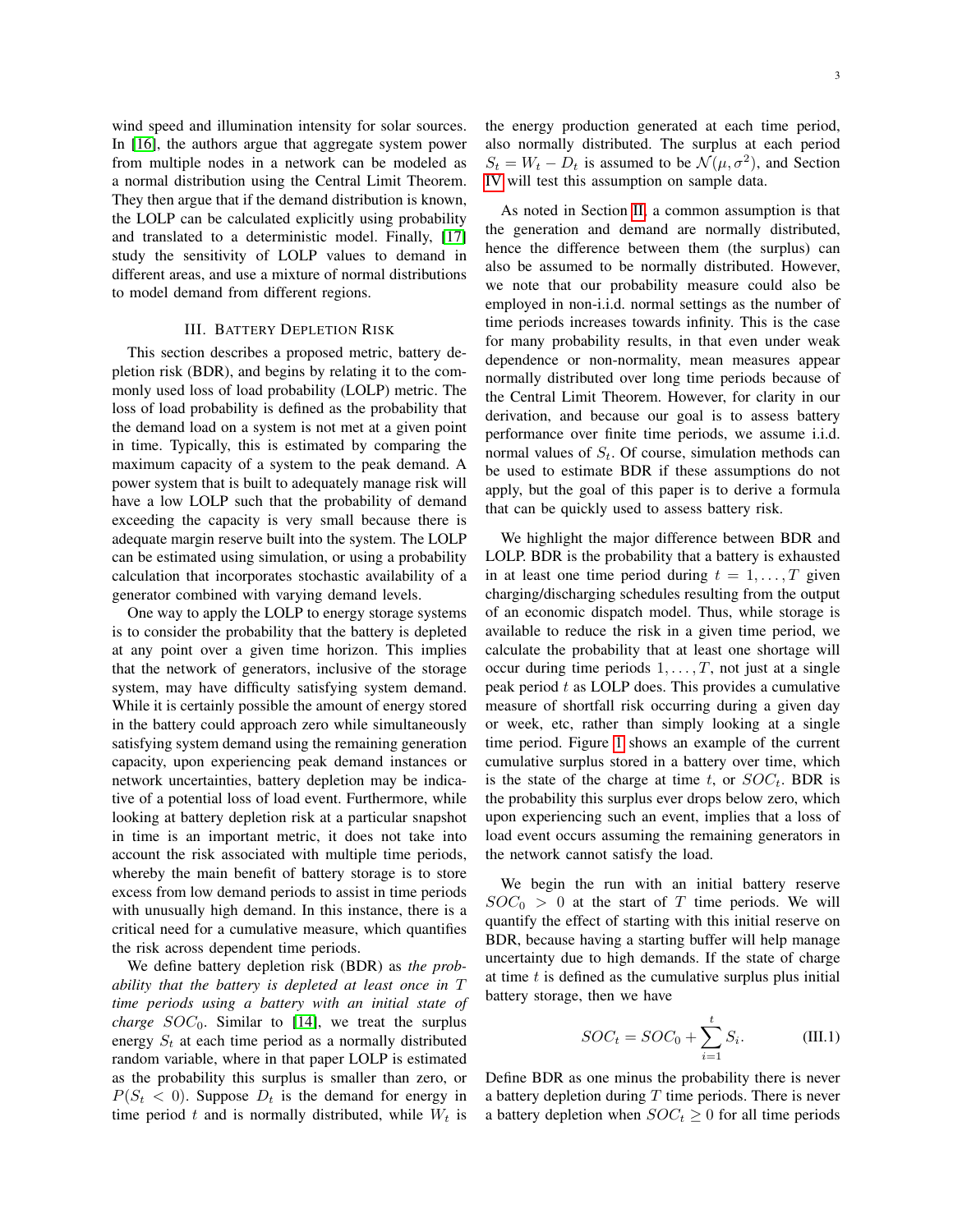<span id="page-3-1"></span>

Fig. 1: Sample realization of the state of charge over one day. BDR is calculated as the probability that the surplus stored in the battery,  $SOC_t$ , ever goes below 0.

$$
t \in 1, ..., T:
$$
  

$$
1 - BDR = P\left(\bigcap_{1 \le t \le T} SOC_t \ge 0\right).
$$

Then, using [\(III.1\)](#page-2-1) this translates to:

$$
1 - BDR = P\left(\bigcap_{1 \le t \le T} \left\{ SOC_0 + \sum_{i=1}^t S_i \ge 0 \right\} \right). \tag{III.2}
$$

We now present a formula for an upper bound on BDR.

<span id="page-3-2"></span>Theorem 3.1. *Let* Φ *be the cumulative distribution function of the standard normal distribution, and*  $SOC_0 > 0$ *be the initial battery reserve. Then, the upper bound on BDR over* T *time periods is*

$$
\exp\left(\frac{-2SOC_0\mu}{\sigma^2}\right)\Phi\left(\frac{\mu\sqrt{T}}{\sigma} - \frac{SOC_0}{\sqrt{T}\sigma}\right) + \Phi\left(-\frac{\mu\sqrt{T}}{\sigma} - \frac{SOC_0}{\sqrt{T}\sigma}\right).
$$
 (III.3)

The proof is presented in Appendix [A.](#page-8-0) It relies on approximating the cumulative surplus  $(SOC_t)$  as Brownian motion, and employs boundary-crossing results to estimate the probability of a battery depletion. This type of probability result was first developed in [\[18\]](#page-7-17), but did not allow for the ability to include an initial starting level for the cumulative process. We will see that having larger initial charge levels will significantly reduce BDR. The upper bound in the theorem comes from applying continuous Brownian motion results to a discrete system evaluated at time increments  $t$ , and this bound becomes tight as T increases, i.e., as  $T \to \infty$  then BDR is equal to [\(III.3\)](#page-3-2). Additionally, as  $T$  become large the assumptions

on strict independence and normality of the  $S_t$  values can be relaxed.

Numerical tests applied to [\(III.3\)](#page-3-2) reveal what we would expect. As the starting reserve  $SOC<sub>0</sub>$  increases, BDR decreases because there is more of a buffer to smooth over unexpected shortfalls. As the mean surplus  $\mu$  increases, BDR decreases since we don't expect as many discharges from the battery, while when the surplus variability  $\sigma^2$  increases, BDR increases due to the added uncertainty in the surplus.

### IV. IMPLEMENTATION EXAMPLE

<span id="page-3-0"></span>In this section, we show how the BDR metric can be used to evaluate performance in a centralized network. Given a set of sequential demand forecasts, an optimization model can be constructed to find the optimal dispatch schedule, inclusive of the corresponding charge and discharge frequency of a centralized energy storage system. However, the guaranteed success of this plan assumes the demand forecasts are accurate without any uncertainty.

<span id="page-3-3"></span>For a given optimal dispatch plan with an initial state of charge  $SOC_0$ , we can estimate the distribution of the output surplus values  $S_t$  to the battery as i.i.d.  $\mathcal{N}(\mu, \sigma^2)$ using the generation output. Then using  $SOC_0$ ,  $\mu$ , and  $\sigma^2$  we calculate an upper bound for BDR using [\(III.3\)](#page-3-2). This estimates the risk of battery depletion given uncertainty in the sequential surplus energy charged to (or discharged from) the battery over time. By replicating this calculation using simulated demands, we can estimate a range of potential BDR values, and will find that battery depletion risk can be significant given demand uncertainty.

In the following subsections, to illustrate the BDR metric, we briefly present a day-ahead, hourly economic dispatch model from [\[19\]](#page-7-18). Specifically, we outline the model's assumptions, define key input parameters and decision variables, present the mathematical model, and display numerical results from applying the optimization model across multiple simulated inputs.

#### *A. Model Formulation*

Tables 1, 2, and 3 define the model paramaters and decision variables. In addition, we make the following assumptions listed below.

- 1) All dispatch and curtailment decisions are made by a centralized planner who manages all decisions made within the network.
- 2) All decisions are made on an hourly basis over a 24-hour time horizon.
- 3) All thermal units have deterministic characteristics and cost parameters.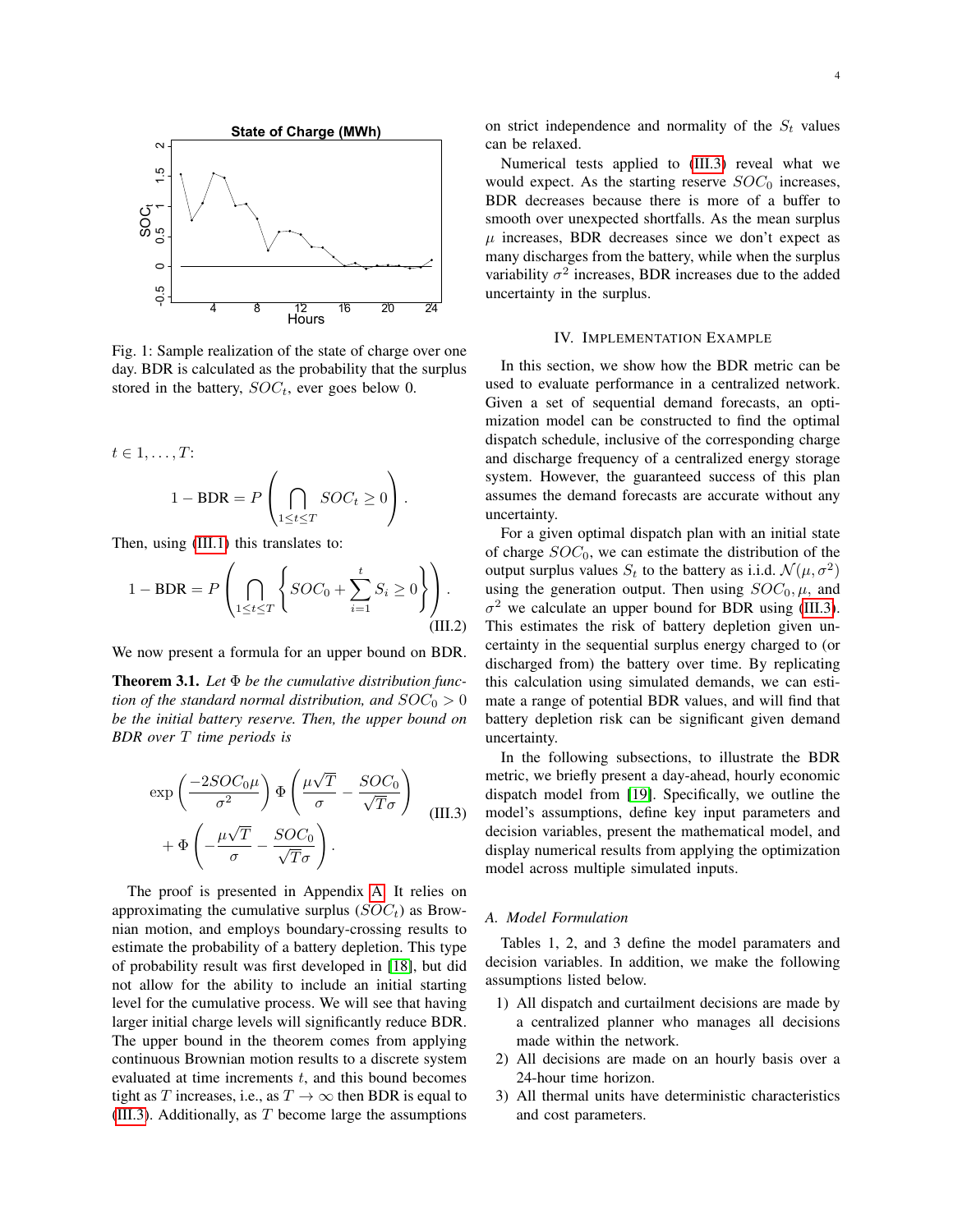TABLE I: Model Parameters and Cost Definitions

|       | Number of generating units (indexed by          |
|-------|-------------------------------------------------|
|       | $\eta$                                          |
| T     | Number of time periods (indexed by $t$ )        |
| $a_i$ | Quadratic cost coefficient for thermal          |
|       | generation from unit $j$ (\$/MWh <sup>2</sup> ) |
| $b_i$ | Linear cost coefficient for thermal gener-      |
|       | ation from unit $j$ in (\$/MWh)                 |
| $c_i$ | Constant cost coefficient for thermal gen-      |
|       | eration from unit $j$ (\$)                      |

TABLE II: Operational Parameters

| $PMIN_i$           | Minimum generation from unit $j$     |
|--------------------|--------------------------------------|
|                    | (MWh)                                |
| $PMAX_i$           | Maximum generation from unit $j$     |
|                    | (MWh)                                |
| $RUR_i$            | Periodic ramp-up rate for unit $j$   |
|                    | (MWh)                                |
| $RDR_i$            | Periodic ramp-down rate for unit $j$ |
|                    | (MWh)                                |
| $SOCMIN_t$         | Minimum available charge required    |
|                    | in period $t$ (MWh);                 |
| $SOCMAX_t$         | Maximum available charge required    |
|                    | in period $t$ (MWh);                 |
| $\overline{SOC}_0$ | Starting available charge in period  |
|                    | $t$ ; (user defined)                 |
| $PCMIN_t$          | Minimum charge in period $t$         |
|                    | (MWh)                                |
| $PCMAX_t$          | Maximum charge in period $t$         |
|                    | (MWh)                                |
| $PDMIN_t$          | Minimum discharge in period $t$      |
|                    | (MWh)                                |
| $PDMAX_t$          | Maximum discharge in period $t$      |
|                    | (MWh)                                |
| $\alpha$           | Charging efficiency (percentage)     |
| $\beta$            | Discharge efficiency (percentage)    |
| $D_t$              | Electricity demand in period $t$     |
|                    | (MWh)                                |

4) No costs are incurred upon charging or discharging from the energy storage system.

Next, the mathematical formulation for the model from [\[19\]](#page-7-18) is presented. The model is formulated as a nonlinear program (NLP) and is solved using the open-source solver COIN-OR via GAMS. The objective function of the model is the total dispatching costs over the planning horizon in [\(IV.1\)](#page-4-0):

$$
z = \sum_{j=1}^{J} \sum_{t=0}^{T} (a_j x_{j,t}^2 + b_j x_{j,t} + c_j).
$$
 (IV.1)

TABLE III: Decision Variables

| $x_{i,t}$ | Electricity generated by thermal      |  |
|-----------|---------------------------------------|--|
|           | unit $j$ in period $t$ (in MWh)       |  |
| $chg_t$   | Excess electricity sent to charge the |  |
|           | battery in period $t$ (MWh)           |  |
| $dchq_t$  | Electricity discharged from the bat-  |  |
|           | tery in period $t$ (MWh)              |  |
|           |                                       |  |
| $SOC_t$   | Battery "state of charge" in period   |  |
|           | $t$ (MWh)                             |  |
| $W_t$     | Minimum output from all thermal       |  |
|           | units at time $t$ (MWh)               |  |

We now present the constraints. First, [\(IV.2\)](#page-4-1) is the load balancing constraint which implies that total generation and discharge from the storage unit must satisfy total demand:

$$
\sum_{j=1}^{J} x_{j,t} + dchg_t \ge D_t + chg_t, \ \forall t. \tag{IV.2}
$$

Additionally, all excess generation is used to charge the battery. Minimum thermal generation output requirements from all thermal units and individualized minimum and maximum thermal generation limits are given in [\(IV.3\)](#page-4-2) and [\(IV.4\)](#page-4-3) respectively:

<span id="page-4-4"></span><span id="page-4-3"></span><span id="page-4-2"></span><span id="page-4-1"></span>
$$
\sum_{j=1}^{J} x_{j,t} \ge W_t,
$$
 (IV.3)

$$
PMIN_j \le x_{j,t} \le PMAX_j, \ \forall j, \ \forall t. \tag{IV.4}
$$

Ramping rates are provided in [\(IV.5\)](#page-4-4) and [\(IV.6\)](#page-4-5):

$$
x_{j,t+1} - x_{j,t} \leq RUR_j, \ \forall j, \ \forall t, \tag{IV.5}
$$

<span id="page-4-6"></span><span id="page-4-5"></span>
$$
x_{j,t-1} - x_{j,t} \le RDR_j, \ \forall j, \ \forall t. \tag{IV.6}
$$

Next, the state of the storage unit's charge is presented in  $(IV.7)$ :

$$
SOC_t = SOC_0 + SOC_{t-1} + \alpha chg_t - \frac{dchg_t}{\beta}, \ \forall t. \tag{IV.7}
$$

The minimum and maximum limits for charging levels, discharging levels, and the state of charge are provided in Equations [\(IV.8\)](#page-4-7), [\(IV.9\)](#page-4-8), and [\(IV.10\)](#page-4-9) respectively:

<span id="page-4-7"></span>
$$
PCMIN_t \le chg_t \le PCMAX_t, \ \forall t,
$$
 (IV.8)

<span id="page-4-10"></span><span id="page-4-9"></span><span id="page-4-8"></span>
$$
PDMIN_t \le dchg_t \le PDMAX_t, \ \forall t,
$$
 (IV.9)

 $SOCMIN_t \leq SOC_t \leq SOCMAX_t, \ \forall t. \quad (IV.10)$ 

<span id="page-4-0"></span>Finally, [\(IV.11\)](#page-4-10) displays the nonnegativity constraints:  $x_{j,t}$ , chg<sub>t</sub>, dchg<sub>t</sub>,  $SOC_t$ ,  $W_t \geq 0$ ,  $\forall j$ ,  $\forall t$ . (IV.11)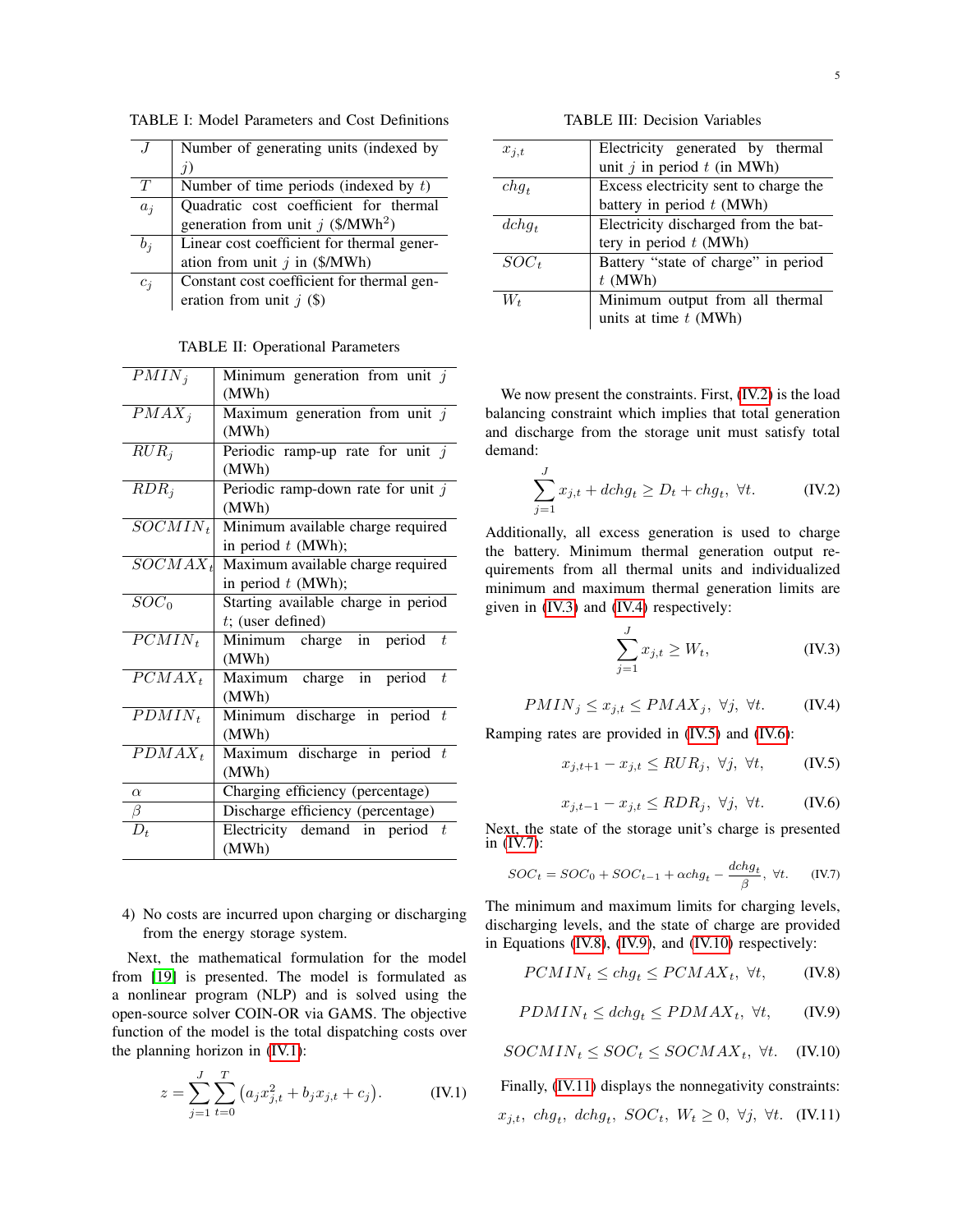## *B. Numerical results*

In this section, the optimization model is applied to a test case to evaluate the impact of system characteristics on the BDR metric as well as an hourly dispatch schedule. The test case in this section is adapted from [\[19\]](#page-7-18), where a system with four thermal generators and a centralized energy storage system are dispatched hourly to satisfy the demand. To demonstrate our framework, we run the model with 11 different values of  $SOC_0$ , which is varied from 0 MWh to 1000 MWh in increments of 100 MWh. For each tested value of  $SOC<sub>0</sub>$ , we execute the optimization model 100 times employing common random numbers to test the same set of 100 simulated hourly demand sequences against all values of  $SOC<sub>0</sub>$ . The demand values are simulated from an i.i.d. normal distribution with a mean of 647.5 MWh and a standard deviation of 94.9 MWh as calibrated from the example in [\[19\]](#page-7-18).

Operational details of the energy storage system are given in Table [IV.](#page-5-0) In this numerical study, we allow essentially unlimited values for  $SOC_t$  with  $SOCMAX_t$ being set very high since our BDR metric does not place limits on excess surplus. Similarly, we do not place limits on charging and discharging amounts to align with our assumptions calculating the metric. These relaxations allow the battery to operate with as few restrictions as possible to store and discharge electricity as required. Thus, in reality, the BDR values could be worse than those calculated here if there are limits placed on how much can be stored in a given time period.

<span id="page-5-0"></span>TABLE IV: Energy Storage System Operational Details

| Parameter  | Value      |
|------------|------------|
| $SOCMIN_t$ | $0$ MWh    |
| $SOCMAX_t$ | 1200 MWh   |
| $PCMIN_t$  | 0 MWh      |
| $PCMAX_t$  | $SOCMAX_t$ |
| $PDMIN_t$  | 0 MWh      |
| $PDMAX_t$  | $SOCMAX_t$ |
| $\alpha$   | 95%        |
|            | 90%        |
|            |            |

As evidenced by Figure [2,](#page-5-1) as the initial state of charge increases, the total output from thermal units in the system decreases in a nearly linear fashion. In Figure [3,](#page-5-2) as  $SOC<sub>0</sub>$  increases, the mean surplus (or difference between total thermal output and demand) decreases accordingly. This relationship appears to be linear in nature, and is indicative of the fact that the system becomes increasingly dependent on the energy storage system to satisfy demand, because less thermal generation is needed when the system starts with a high level of initial charge.

<span id="page-5-1"></span>

Fig. 2:  $SOC<sub>0</sub>$  vs. Total Thermal Output

<span id="page-5-2"></span>

Fig. 3:  $SOC<sub>0</sub>$  vs.  $\mu$ 

<span id="page-5-3"></span>

Fig. 4:  $SOC<sub>0</sub>$  vs. BDR

Finally, we calculate the BDR metric for each replication using the estimated mean and variance of the surplus values derived from the optimal dispatch schedule. As depicted in Figure [4,](#page-5-3) as the  $SOC<sub>0</sub>$  values increase, the corresponding BDR metric declines at a decreasing rate. This implies that the risk of depleting the storage system can be mitigated by increasing the initial state of charge, and numerical tests reveal that increasing  $SOC_0$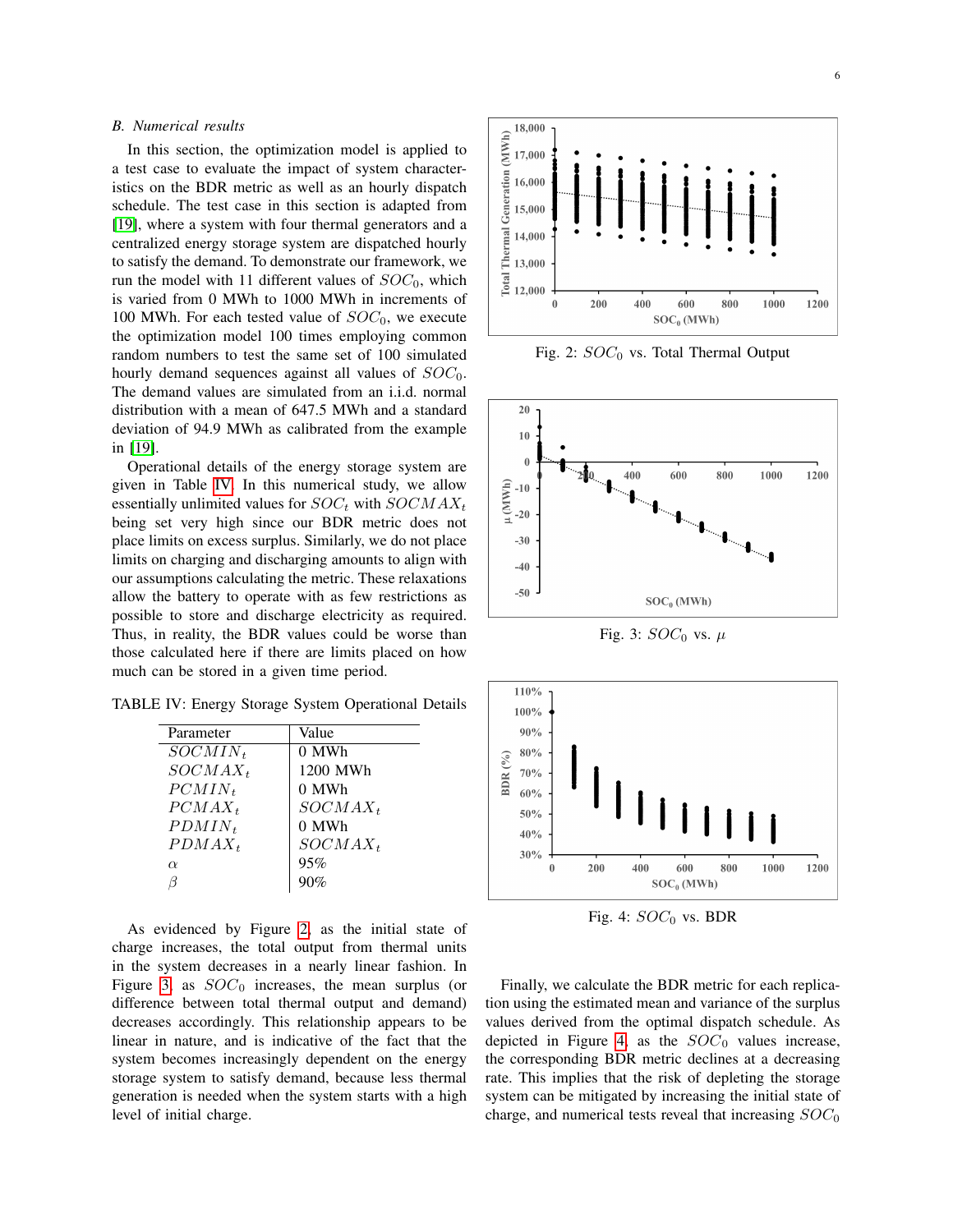to infinity will lead to a BDR of zero. In studying these results in tandem with the output displayed in Figure [3,](#page-5-2) at smaller  $SOC_0$  values, the thermal generation output exceeds the demand in efforts to charge the battery for future energy requirements. Additionally, taking the results from Figure [2](#page-5-1) into consideration, as the  $SOC_0$ values increase in magnitude, the system becomes less reliant on the existing thermal generation capabilities and more reliant on the energy storage system to meet system demand. Ultimately, from a design perspective, increasing the initial state of charge of the energy storage system yields tangible performance benefits with respect to the electricity supply network's ability to satisfy demand, even under volatile demand realizations.

## *C. Normality Tests*

We test the assumption of normality on our optimization model output. Many probability results rely on the assumptions of normally distributed data, and as mentioned above, past research has assumed normally distributed demand, generation and surplus values. In reality, these values can be non-normal and dependent across time periods and it is highly unlikely that they come from a true normal distribution. However, the absence of true normality and dependence can still be managed. As the sample size approaches infinity, approximate normality in mean values can sometimes be achieved. Otherwise, simulation can be used to estimate BDR rather than using the result of Theorem [3.1.](#page-3-2)

Using the output from the optimization runs, we test our assumption that the surplus  $S_t = W_t - D_t$  is approximately normally distributed. For each of the 1,000 scenarios run, we test the normality of the 24 generated  $S_t$  values over the course of a day using the Shapiro-Wilks test. We find the mean  $p$ -value is 0.05, implying that many of the optimally generated surplus values would be close to being rejected as normal at the 95% confidence level. However, we note that the  $p$ -values can be much lower for data that is clearly nonnormal. For example, testing 1,000 simulated sets of 24 random exponential variables yields a mean p-value of 0.02, so exponential data is much more likely to be rejected than the  $S_t$  data. Additionally, we note that many of the optimally generated values of  $S_t$  are 0, because the model is designed to generate just enough power to cover demand to minimize costs. The presence of multiple zeros in a run will likely decrease the appearance of normality, whereas in reality system uncertainty makes it unlikely for  $W_t$  and  $D_t$  to exactly coincide in practice.

#### V. CONCLUSION

<span id="page-6-0"></span>Inspired by the LOLP metric, the newly proposed BDR metric outlined in this paper estimates the probability that the capacity energy storage system will be electricity dispatch plan can be developed using demand forecasts, uncertainty in demand projections increase the risk of a shortage. We show how increasing the initial state of charge in the energy storage system can serve as a mitigation strategy to ensure that the generation network is able to fully satisfy demand over a sequence of time periods, and derive an analytical formula which can be used to quickly assess the storage system's performance in the generation portfolio.

The BDR metric allows for power systems planners to evaluate the efficiency of centralized storage systems with respect to their ability to mitigate against demand variability by controlling the battery capacity and starting charge levels at the beginning of a high demand period. While the current state-of-the-art energy storage metrics are critical in evaluating the value proposition of their integration, the BDR metric is the first quantitative operational performance measure for this class of problems. However, in order to fully assess system performance in its entirety, this metric must be considered in tandem with traditional reliability metrics, such as LOLP and EENS. Furthermore, while the newly proposed BDR metric is a quantitative measure of risk, from a managerial perspective, more research is required to translate its numerical output into a qualitative scale and actionable insights for practitioners.

#### ACKNOWLEDGMENTS

The authors are grateful to Michael Atkinson at the Naval Postgraduate School for many useful discussions contributing to this research.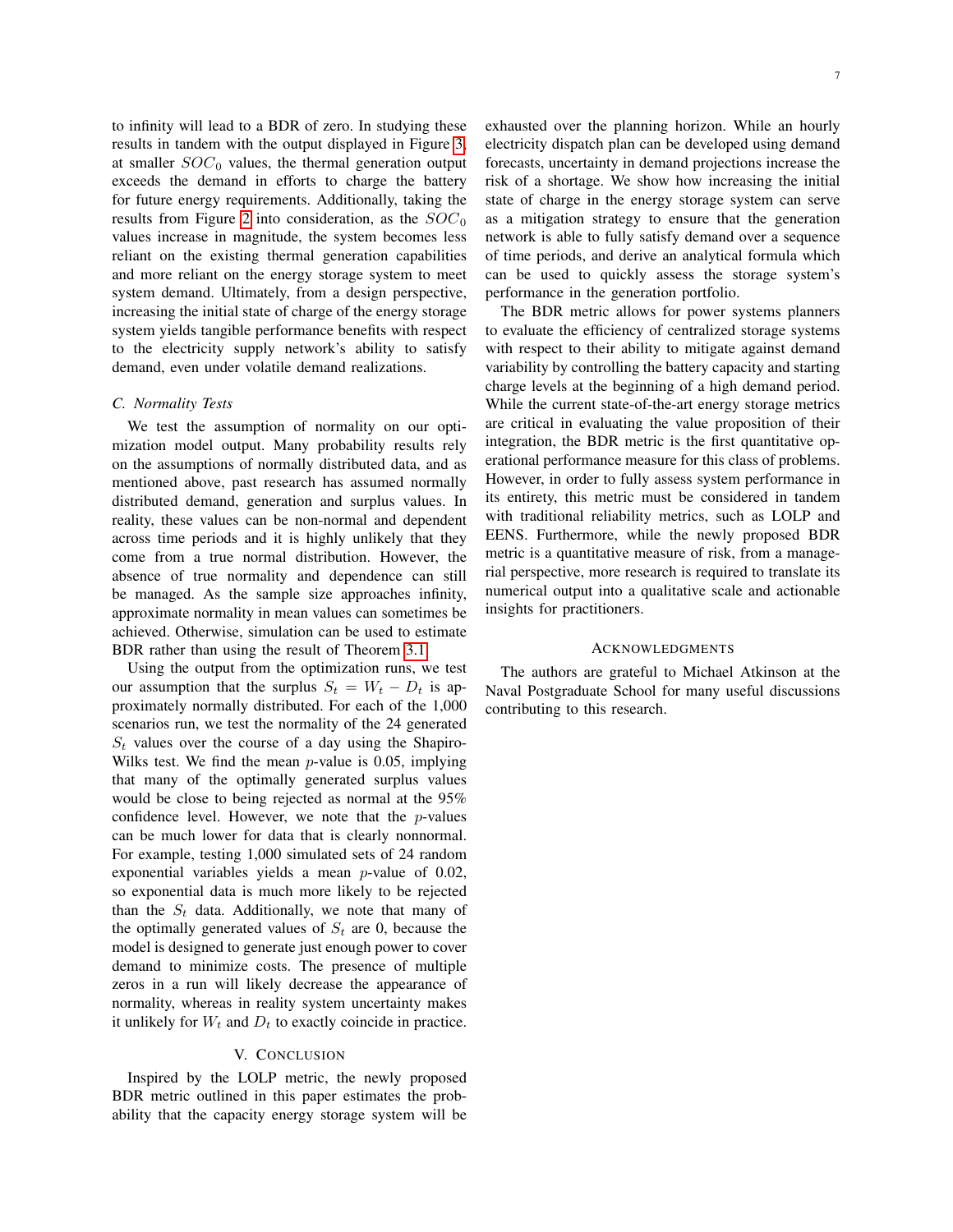#### **REFERENCES**

- <span id="page-7-0"></span>[1] W. Cole and A. Frazier, "Cost Projections for Utility-Scale Battery Storage," National Renewable Energy Laboratory, Tech. Rep. NREL/TP-6A20-73222, June 2019.
- <span id="page-7-1"></span>[2] G. Gambirasio, "Computation of Loss-of-Load Probability," *IEEE Transactions on Reliability*, vol. R-25, no. 1, pp. 54–55, 1976.
- <span id="page-7-2"></span>[3] N. Günter and A. Marinopoulos, "Energy Storage for Grid Services and Applications: Classification, Market Review, Metrics, and Methodology for Evaluation of Deployment Cases," *Journal of Energy Storage*, vol. 8, pp. 226 – 234, 2016. [Online]. Available: [http://www.sciencedirect.com/science/](http://www.sciencedirect.com/science/article/pii/S2352152X16301141) [article/pii/S2352152X16301141](http://www.sciencedirect.com/science/article/pii/S2352152X16301141)
- <span id="page-7-3"></span>[4] A. Belderbos, E. Delarue, K. Kessels, and W. D'haeseleer, "Levelized Cost of Storage — Introducing Novel Metrics," *Energy Economics*, vol. 67, pp. 287 – 299, 2017. [Online]. Available: [http://www.sciencedirect.com/science/](http://www.sciencedirect.com/science/article/pii/S014098831730289X) [article/pii/S014098831730289X](http://www.sciencedirect.com/science/article/pii/S014098831730289X)
- <span id="page-7-4"></span>[5] C. S. Lai and M. D. McCulloch, "Levelized Cost of Electricity for Solar Photovoltaic and Electrical Energy Storage," *Applied Energy*, vol. 190, pp. 191 – 203, 2017. [Online]. Available: [http://](http://www.sciencedirect.com/science/article/pii/S030626191631933X) [www.sciencedirect.com/science/article/pii/S030626191631933X](http://www.sciencedirect.com/science/article/pii/S030626191631933X)
- <span id="page-7-5"></span>[6] M. H. Mostafa, S. H. Abdel Aleem, S. G. Ali, Z. M. Ali, and A. Y. Abdelaziz, "Techno-Economic Assessment of Energy Storage Systems Using Annualized Life Cycle Cost of Storage (LCCOS) and Levelized Cost of Energy (LCOE) Metrics," *Journal of Energy Storage*, vol. 29, p. 101345, 2020. [Online]. Available: [http://www.sciencedirect.com/science/](http://www.sciencedirect.com/science/article/pii/S2352152X19316925) [article/pii/S2352152X19316925](http://www.sciencedirect.com/science/article/pii/S2352152X19316925)
- <span id="page-7-6"></span>[7] L. L. Garver, "Effective Load Carrying Capability of Generating Units," *IEEE Transactions on Power Apparatus and Systems*, no. 8, pp. 910–919, 1966.
- <span id="page-7-7"></span>[8] A. Roy, S. B. Kedare, and S. Bandyopadhyay, "Optimum Sizing of Wind-Battery Systems Incorporating Resource Uncertainty, *Applied Energy*, vol. 87, no. 8, pp. 2712–2727, 2010.
- <span id="page-7-8"></span>[9] F. Bouffard and F. D. Galiana, "An Electricity Market with a Probabilistic Spinning Reserve Criterion," *IEEE Transactions on Power Systems*, vol. 19, no. 1, pp. 300–307, 2004.
- <span id="page-7-9"></span>[10] J. Aghaei, N. Amjady, A. Baharvandi, and M.-A. Akbari, "Generation and Transmission Expansion Planning: MILP–Based Probabilistic Model," *IEEE Transactions on Power Systems*, vol. 29, no. 4, pp. 1592–1601, 2014.
- <span id="page-7-10"></span>[11] S. A. Rashidaee, T. Amraee, and M. Fotuhi-Firuzabad, "A Linear Model for Dynamic Generation Expansion Planning Considering Loss of Load Probability," *IEEE Transactions on Power Systems*, vol. 33, no. 6, pp. 6924–6934, 2018.
- <span id="page-7-11"></span>[12] M. Joung and J. Kim, "Assessing Demand Response and Smart Metering Impacts on Long-Term Electricity Market Prices and System Reliability," *Applied Energy*, vol. 101, pp. 441–448, 2013.
- <span id="page-7-12"></span>[13] L. Nolting and A. Praktiknjo, "Can We Phase-Out All of Them? Probabilistic Assessments of Security of Electricity Supply for the German case," *Applied Energy*, vol. 263, p. 114704, 2020.
- <span id="page-7-13"></span>[14] K. Dragoon and V. Dvortsov, "Z-Method for Power System Resource Adequacy Applications," *IEEE Transactions on Power Systems*, vol. 21, no. 2, pp. 982–988, 2006.
- <span id="page-7-14"></span>[15] Z. Liu, F. Wen, and G. Ledwich, "Optimal Siting and Sizing of Distributed Generators in Distribution Systems Considering Uncertainties," *IEEE Transactions on Power Delivery*, vol. 26, no. 4, pp. 2541–2551, 2011.
- <span id="page-7-15"></span>[16] T. Jin, Y. Yu, and E. Elsayed, "Reliability and Quality Control for Distributed Wind/Solar Energy Integration: A Multi-Criteria Approach," *IIE Transactions*, vol. 47, no. 10, pp. 1122–1138, 2015.
- <span id="page-7-16"></span>[17] E. Tómasson and L. Söder, "Coordinated Optimal Strategic Demand Reserve Procurement in Multi-Area Power Systems," *Applied Energy*, vol. 270, p. 114984, 2020.
- <span id="page-7-17"></span>[18] D. Singham and M. Atkinson, "Boundary Crossing Probabilities for the Cumulative Sample Mean," *Probability in the Engineering and Informational Sciences*, vol. 32, no. 2, pp. 275–295, 2018.
- <span id="page-7-18"></span>[19] A. Soroudi, *Power System Optimization Modeling in GAMS*. Springer International Publishing, 2017.
- <span id="page-7-19"></span>[20] L. Schruben, "Confidence Interval Estimation Using Standardized Time Series," *Operations Research*, vol. 31, no. 6, pp. 1090– 1108, 1983.
- <span id="page-7-20"></span>[21] D. Singham and M. Atkinson, "Construction of Cumulative Mean Bounds for Simulation Output Analysis," Naval Postgraduate School, Tech. Rep. NPS-OR-15-004, May 2015.
- <span id="page-7-21"></span>[22] M. Abundo, "Some Conditional Crossing Results of Brownian Motion over a Piecewise-Linear Boundary," *Statistics & Probability Letters*, vol. 58, no. 2, pp. 131–145, 2002.
- <span id="page-7-22"></span>[23] T. Scheike, "A Boundary-Crossing Result for Brownian Motion," *Journal of Applied Probability*, pp. 448–453, 1992.

Dashi I. Singham Dashi Singham, Ph.D., is a Research Associate Professor of Operations Research at the Naval Postgraduate School where she researches, teaches, and advises students. She obtained her Ph.D. in Industrial Engineering & Operations Research at the University of California, Berkeley in 2010, and an M.A. in Statistics from Berkeley. Her B.S.E. is from Princeton University in Operations Research & Financial Engineering. Her research areas include simulation modeling and applied statistics, with applications to energy systems, defense, and healthcare. She was co-PI of an NSF-funded project "Designing Optimal Incentives for Carbon Capture and Storage Systems." She is an Associate Editor at *IIE Transactions*, and a reviewer for *Operations Research, Informs Journal on Computing, ACM Transactions on Modeling and Simulation* and *Naval Research Logistics.*.

Mark D. Rodgers Mark Rodgers, Ph.D. is an Assistant Professor in the Supply Chain Management Department of the Rutgers Business School. His research interests include power grid expansion planning, simulation-based optimization, and the impact of supply chain disruptions and risk on operational performance. He holds a Ph.D. in Industrial and Systems Engineering from Rutgers University, and has published in peer-review journals such as *Energy, Socio-Economic Planning Sciences, Environmental Science and Technology, International Journal of Environmental Research and Public Health, The TQM Journal, Journal of Pharmaceutical Innovation,* and *Computers and Industrial Engineering.*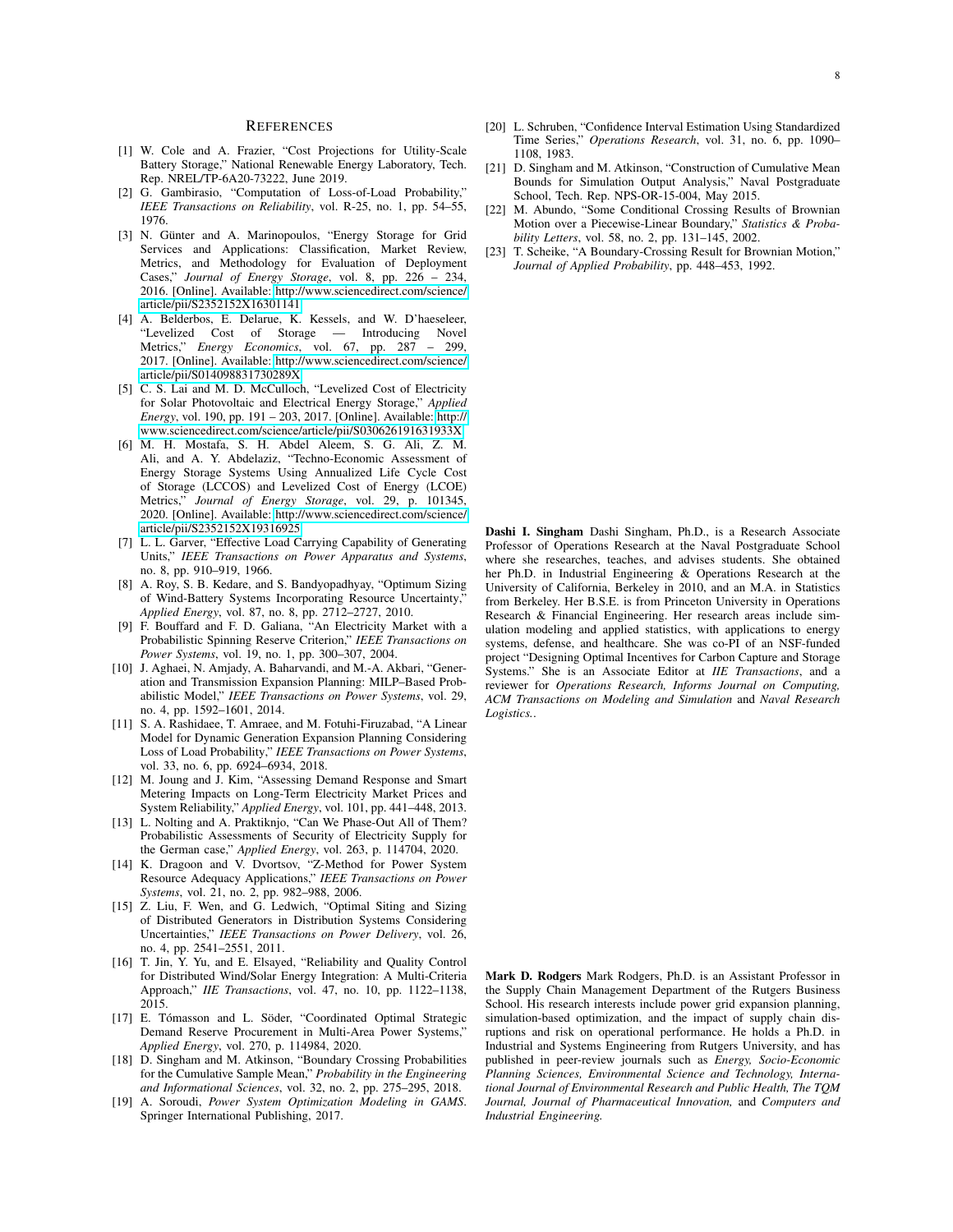# <span id="page-8-0"></span>APPENDIX A PROOF OF THEOREM [3.1](#page-3-2)

We derive an expression for BDR using [\(III.2\)](#page-3-3) which is repeated next, but using notation  $R$  as the initial reserve  $SOC<sub>0</sub>$  for brevity in what follows:

$$
1 - BDR = P\left(\bigcap_{1 \le t \le T} \left\{ R + \sum_{i=1}^{t} S_i \ge 0 \right\} \right). \quad (A.1)
$$

Equation [\(A.1\)](#page-8-1) is the probability that for all days  $t \in 1, \ldots T$  there will nonnegative energy stored in the battery. It will be easier to work with cumulative averages to invoke the translation to Brownian motion. Rearranging terms and dividing by  $t$  yields:

$$
1 - BDR = P\left(\bigcap_{1 \le t \le T} \left\{-\frac{1}{t} \sum_{i=1}^{t} S_i \le \frac{R}{t}\right\}\right).
$$
\n(A.2)

Adding the average surplus to both sides

$$
1 - BDR = P\left(\bigcap_{1 \le t \le T} \left\{\frac{1}{T} \sum_{i=1}^{T} S_i - \frac{1}{t} \sum_{i=1}^{t} S_i\right\}\right) = \frac{R}{t} + \frac{1}{T} \sum_{i=1}^{T} S_i \right),
$$

and multiplying by  $t/\sqrt{T}$  yields

$$
1 - BDR = P\left(\bigcap_{1 \le t \le T} \left\{\frac{t}{\sqrt{T}} \left(\frac{1}{T} \sum_{i=1}^{T} S_i - \frac{1}{t} \sum_{i=1}^{t} S_i\right)\right\}\right)
$$

$$
\le \frac{R}{\sqrt{T}} + \frac{t}{T\sqrt{T}} \sum_{i=1}^{T} S_i\right).
$$
(A.3)

Under mild conditions on the  $S_i$  (weak dependence is acceptable, i.i.d. normality not required), then

$$
\frac{1}{T} \sum_{i=1}^{T} S_i - \frac{1}{t} \sum_{i=1}^{t} S_i
$$
 (A.4)

can be converted to the skeleton of a standardized time series as defined by [\[20\]](#page-7-19). Essentially, the cumulative mean process  $\frac{1}{t} \sum_{i=1}^{t} S_i$  can be rescaled to converge to Brownian motion as  $T$  increases. In [\[20\]](#page-7-19), the author defines standardized time series as continuous functions over  $u \in [0,1]$ :

<span id="page-8-4"></span>
$$
X_T(u) = \frac{\lfloor Tu \rfloor \left( \frac{1}{T} \sum_{i=1}^T S_i - \frac{1}{\lfloor Tu \rfloor} \sum_{i=1}^{\lfloor Tu \rfloor} S_i \right)}{\sigma \sqrt{T}}, \quad u \in [0, 1].
$$

The process  $X_T(u)$  converges to a Brownian bridge  $B(u)$ , which is a stochastic process that is Brownian motion over  $u \in [0, 1]$  that takes the value of zero at both

endpoints. In our context, the time periods  $t = |Tu|$  are the discrete realizations of the process, while  $X_T(u)$  is a continuous process. [\[21\]](#page-7-20) demonstrates that when  $S_i$ is i.i.d. normal, the discrete process [\(A.4\)](#page-8-2) has the same joint distribution as the corresponding skeleton points of a continuous Brownian bridge. Thus converting the left hand side of the inequality in [\(A.3\)](#page-8-3) to a standardized time series yields

<span id="page-8-1"></span>
$$
1 - BDR =
$$
  

$$
P\left(\bigcap_{1 \le t \le T} \left\{\sigma X_T(t/T) \le \frac{R}{\sqrt{T}} + \frac{t}{T\sqrt{T}} \sum_{i=1}^T S_i\right\}\right).
$$

<span id="page-8-3"></span>Following a similar type of calculation from Eqns. (2.2)-(2.5) of [\[18\]](#page-7-17) means we can translate the probability calculation to one involving Brownian bridges using  $X_T(u) \to B(u), u \in [0,1]$  as  $T \to \infty$ . However, for  $S_i$ as an i.i.d. normally distributed variable, we don't need to take  $T$  to infinity and can directly apply Brownian bridge results since the distributions at the skeleton points are the same. Setting  $u = t/T$  and converting to a Brownian bridge in continuous time,  $B(u)$ ,  $u \in [0, 1]$ , we have

$$
1 - BDR \ge
$$
  
\n
$$
P\left(\bigcap_{u \in [0,1]} \left\{\sigma B(u) \le \frac{R}{\sqrt{T}} + u\left(\frac{1}{\sqrt{T}} \sum_{i=1}^{T} S_i\right)\right\}\right).
$$
\n(A.5)

<span id="page-8-2"></span>Note that [\(A.5\)](#page-8-4) is the probability that a standard Brownian bridge rescaled by  $\sigma$  crosses a linear boundary Brownian bridge rescaled by  $\sigma$  crosses a linear boundary<br>with a positive intercept of  $R/\sqrt{T}$  at 0. The inequality leading to the bound  $1 - BDR \geq$  in [\(A.5\)](#page-8-4) exists because a continuous process is more likely to cross the bounds than its skeleton which is a discrete process. Thus the probability of not having a battery depletion will be smaller under a continuous Brownian bridge than the corresponding discretized process, but this discrepancy decreases to zero as  $T \to \infty$ .

Next, let  $X = \sum_{i=1}^{T} \frac{S_i}{s}$ √  $T$  and note that this term has distribution  $\mathcal{N}(\mu)$  $\sqrt{\frac{S_i}{V}}$ ,  $\sigma^2$ ). Define  $f_X(x)$  as the density of this normal random variable  $X$  at value  $x$ . Continuing and writing [\(A.5\)](#page-8-4) in terms of an upper bound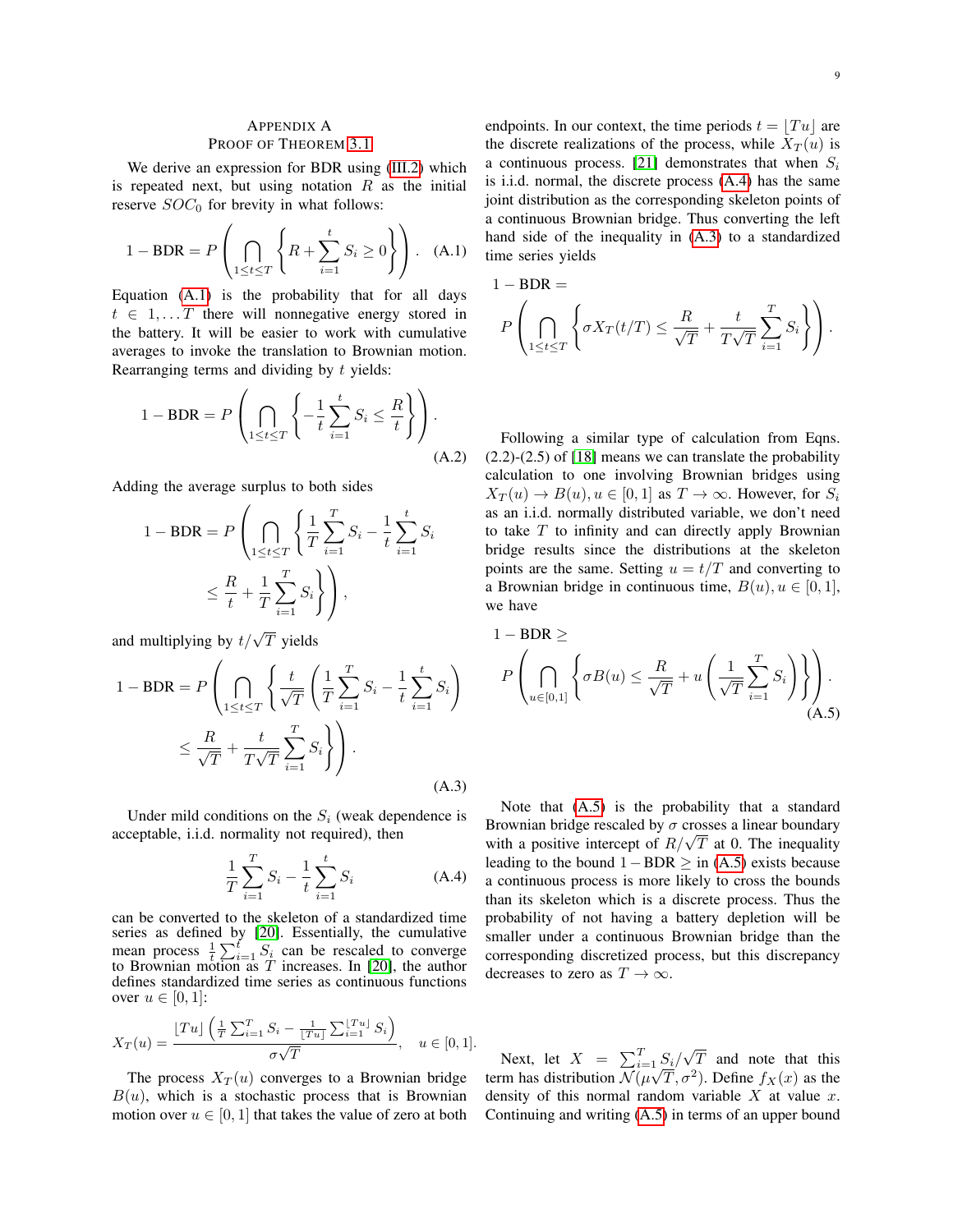for BDR yields

$$
BDR \le
$$
  
\n
$$
1 - P \left( \bigcap_{u \in [0,1]} \left\{ \sigma B(u) \le \frac{R}{\sqrt{T}} + u \left( \frac{1}{\sqrt{T}} \sum_{i=1}^{T} S_i \right) \right\} \right)
$$
  
\n
$$
= P \left( \bigcup_{u \in [0,1]} \left\{ \sigma B(u) \ge \frac{R}{\sqrt{T}} + u \left( \frac{1}{\sqrt{T}} \sum_{i=1}^{T} S_i \right) \right\} \right)
$$
  
\n
$$
= \int_{-\infty}^{\infty} P \left( \bigcup_{u \in [0,1]} \left\{ \sigma B(u) \ge \frac{R}{\sqrt{T}} + ux \right\} \right) f_X(x) dx.
$$
  
\n(A.6)

Equation [\(A.6\)](#page-9-0) is the probability of a Brownian bridge Equation (A.b) is the probability or a Brownian bridge<br>crossing above a linear boundary  $R/\sqrt{T}+ux$  probability weighted over the random variable  $X$  taking values  $x$ . We know that the Brownian bridge starts below x. We know that the Brownian bridge starts below<br>the boundary because  $B(0) = 0 < R\sqrt{T}$  and we assume  $R = SOC_0 > 0$ . Consider two options for the endpoint location. If the endpoint of the Brownian bridge ends above the linear boundary, then  $B(1) =$  $0 > \frac{1}{\sqrt{2}}$  $\frac{1}{\sqrt{T}}\left(R+\sum_{i=1}^{T}S_i\right)$  where  $u=1$ . This means the battery has failed (so  $B\acute{D}R$  is 1 in this case) since it does not have any energy in reserves at the end of time  $T$  if

$$
R+\sum_{i=1}^T S_i < 0, \text{ or } X < -R/\sqrt{T}.
$$

The probability of this happening is

$$
P(X < -R/\sqrt{T}) = \Phi\left(\frac{-R/\sqrt{T} - \mu\sqrt{T}}{\sigma}\right)
$$
\n
$$
= \Phi\left(\frac{-R}{\sqrt{T}\sigma} - \frac{\mu\sqrt{T}}{\sigma}\right) \quad \text{(A.7)}
$$
\n
$$
:= V,
$$

where we define  $V$  as  $(A.7)$ , which is the probability that the cumulative generation at  $T$  plus starting battery reserve is not enough to cover demand. The second option is that the Brownian bridge ends below the linear boundary, so  $B(1) = 0 \le \frac{1}{\sqrt{2}}$  $\frac{1}{T}\left(R + \sum_{i=1}^{T} S_i\right)$ , meaning

$$
R + \sum_{i=1}^{T} S_i \ge 0, \text{ or } X \ge -R/\sqrt{T}
$$

which implies that there is excess charge in the battery at the end of  $T$  time periods. In this case, we need to compute BDR to find the probability that there was a depletion during some intermediate time period. The probability that a standard Brownian bridge crosses a linear boundary given that the starting and ending points are both below the boundary is calculated in [\[22\]](#page-7-21) and [\[23\]](#page-7-22). Thus we can replace the probability in the integral of [\(A.6\)](#page-9-0) (the  $P(\cup\{\})$  term) with

$$
\exp\left(\frac{-2R^2 - 2Rx\sqrt{T}}{T\sigma^2}\right).
$$

Then we can rewrite  $(A.6)$  as the probability  $X <$ Then we can rewrite (A.b) as the probability  $X < -R/\sqrt{T}$  (which is V) plus the probability of crossing  $-K/\sqrt{I}$  (which is V) plus the probability of crossing conditioned on all values  $X \ge -R/\sqrt{T}$ . Plugging in the normal density function for  $f_X(x)$  yields

$$
BDR \le V + \int_{-R/\sqrt{T}}^{\infty} \left[ \exp\left(\frac{-2R^2 - 2Rx\sqrt{T}}{T\sigma^2}\right) + \frac{1}{\sqrt{2\pi\sigma^2}} \exp\left(\frac{-(x - \mu\sqrt{T})^2}{2\sigma^2}\right) \right] dx
$$

<span id="page-9-0"></span>
$$
= V + \frac{1}{\sqrt{2\pi\sigma^2}} \int_{-R/\sqrt{T}}^{\infty} \left[ \exp\left(\frac{-4R^2/T - 4Rx/\sqrt{T}}{2\sigma^2}\right) \right. \\ \left. \left. + \exp\left(\frac{-(x^2 - 2x\mu\sqrt{T} + \mu^2T)}{2\sigma^2}\right) \right] dx. \right]
$$
\n(A.8)

Multiplying together the two exponential terms in the integral in [\(A.8\)](#page-9-1) and simplifying by completing the square yields

$$
\exp\left(\frac{-\left(x^2 + x(4R/\sqrt{T} - 2\mu\sqrt{T}) + \mu^2 T + 4R^2/T\right)}{2\sigma^2}\right)
$$
\n
$$
= \exp\left(\frac{-\left[\left(x + \left(2R/\sqrt{T} - \mu\sqrt{T}\right)\right)^2 + 4R\mu\right]}{2\sigma^2}\right).
$$
\n(A.9)

<span id="page-9-2"></span><span id="page-9-1"></span>Plugging [\(A.9\)](#page-9-2) back into [\(A.8\)](#page-9-1) and pulling out the terms from the integral that do not depend on  $x$  yields:

$$
BDR \le V + \frac{1}{\sqrt{2\pi\sigma^2}} \exp\left(\frac{-2R\mu}{\sigma^2}\right) *
$$

$$
\int_{-R/\sqrt{T}}^{\infty} \exp\left(\frac{-\left[\left(x - \left(\mu\sqrt{T} - 2R/\sqrt{T}\right)\right)^2\right]}{2\sigma^2}\right) dx.
$$

 $\ddot{\phantom{a}}$ 

Letting  $Y = \mu$ √  $\overline{T} - \frac{2R}{\sqrt{\tau}}$  $\frac{R}{T}$ , defining  $\mathcal{N}(x, \mu, \sigma^2)$  as the normal density function with mean  $\mu$  and variance  $\sigma^2$ evaluated at x, and using  $\mathcal{N}(0, 1)$  as a standard normal random variable, we have

$$
BDR \le V + \exp\left(\frac{-2R\mu}{\sigma^2}\right) *
$$

$$
\frac{1}{\sqrt{2\pi\sigma^2}} \int_{-R/\sqrt{T}}^{\infty} \exp\left(\frac{-\left[(x-Y)^2\right]}{2\sigma^2}\right) dx
$$